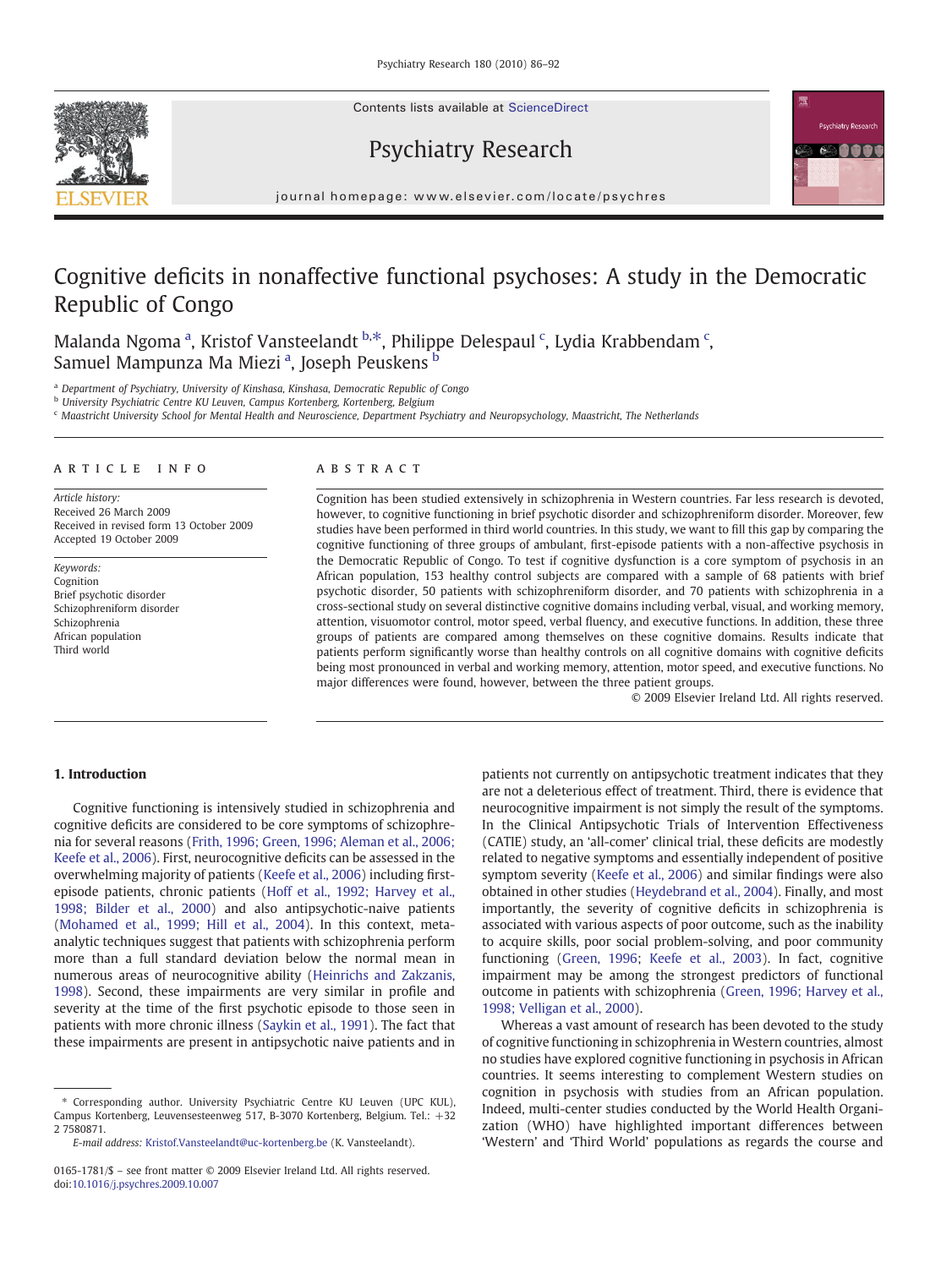outcome of schizophrenia, with a significantly better prognosis in the developing countries [\(Jablensky, 2000](#page-5-0)). The factors underlying the better outcome of schizophrenia in developing countries remain essentially unknown but are likely to involve interactions between genetic variation and specific aspects of the environment [\(Jablensky,](#page-5-0) [2000\)](#page-5-0). Independently of the WHO studies, a high proportion of better outcomes in schizophrenia in developing countries has been reported by several investigators ([Kulhara and Chandiramani, 1988; Ohaeri,](#page-5-0) [1993; Thara et al., 1994\)](#page-5-0).

The goal of this study is twofold. First, we want to examine cognitive functioning in an African population of first-episode patients with non-affective functional psychoses to verify whether neurocognitive deficits constitute indeed one of the core symptoms of patients with psychosis in the Democratic Republic of Congo in comparison with a group of healthy control subjects. To test this, patients and healthy controls were examined on several, distinctive, cognitive domains including verbal memory, visual memory, working memory, attention, visuomotor control, motor speed, verbal fluency, and executive functions as it was hypothesized that healthy controls controlling for gender, age, and level of education — would score better on these cognitive tests than patients with a non-affective psychosis, particularly in memory, attention, and executive functioning [\(Hein](#page-5-0)[richs and Zakzanis, 1998; Goldberg et al., 2003; Mishara and Goldberg,](#page-5-0) [2004; Velligan et al., 2004](#page-5-0)). As outlined by [Harvey et al. \(2002\),](#page-5-0) however, multiple features of cognitive tests must be considered when classical neuropsychological tests with well-established reliability and validity are translated for use in another country and language. Tests that have no explicit verbal stimuli that subjects have to process and for which only the instructions have to be translated should not yield much problems. For other tests, however, more problems may arise when verbally oriented skills are measured because many words have no direct translations across all languages and some words may vary greatly in their frequency across languages. For these reasons, we made great efforts to select cognitive tests that are as culture-aspecific as possible and all tests were carefully translated and back-translated by native speakers to avoid item bias (threats to validity at the level of the item by poor translation) [\(Artioli I Fortuny and Mullaney, 1997;](#page-5-0) [Artioli I Fortuny et al., 2004](#page-5-0)). In addition, to avoid method bias (threats to the validity that are based in conditions of test administration, such as cultural differences in social desirability and familiarity with response formats, as well as poor communication between examiner and patient), all tests were judged and administered by trained, local psychologists who live in the same culture as the patients.

A second goal of this study is to compare patients with schizophrenia, schizophreniform disorder, and brief psychotic disorder on the different cognitive domains mentioned above. An advantage of doing this study in an African country is that the incidence of brief psychotic disorder is higher in African countries and, more generally, in developing countries ([Jablensky et al., 1992; Susser](#page-5-0) [and Wanderling, 1994; Collins et al., 1996; Das et al., 2001; Marneros](#page-5-0) [and Pillmann, 2004\)](#page-5-0) than in Western countries. Given the different prognosis of patients with schizophrenia, schizophreniform disorder, and brief psychotic disorder, it may be interesting to examine whether differences in cognitive functioning are helpful to distinguish the three groups. A key idea is that there may be a vulnerability dimension predisposing for psychosis with patients with brief psychotic disorder being less vulnerable than patients with schizophrenia. Cognitive impairment can be expected to covary with this vulnerability dimension with patients having schizophrenia displaying more severe neurocognitive deficits in comparison to patients with brief psychotic disorder; patients having schizophreniform disorder would then constitute an intermediate group. Given this hypothesis, we compared three groups of patients with respectively schizophrenia, schizophreniform disorder, and brief psychotic disorder, who were stabilized, in the Democratic Republic of Congo on the distinctive cognitive domains mentioned above.

### 2. Methods

### 2.1. Participants

The participants in this study were 153 healthy control subjects, 70 patients with schizophrenia, 50 patients with a schizophreniform disorder, and 68 patients with brief psychotic disorder. All patients were ambulatory (except one) first-episode patients at the "Centre Neuro-Psychopathologique" (CNPP) and the "Centre de santé mentale Telema" of Kinshasa (Democratic Republic of Congo) diagnosed by an experienced senior psychiatrist according to the Diagnostic Manual of Mental Disorders IV-R (DSM IV-R) criteria. However, although preliminary diagnostic assessment occurred at the start of the study, diagnoses were re-evaluated by the same psychiatrist once the necessary time periods, as defined by DSM IV (1 month, 6 months), had elapsed. For all patients, it was their first contact with professional, psychiatric care. Only subjects with the Congolese nationality between 18 and 45 years of age were engaged in the study. An educational level of at least primary school was required. With respect to medication, before and during assessment, 30 patients (16%) never took antipsychotic medication, whereas 158 (84%) patients were treated with antipsychotics: 154 with classical neuroleptics and four with a combination of classical neuroleptics and atypical antipsychotics. Patients with neurological illness, substance abuse or dependence, schizoaffective disorder, mood disorder with psychotic symptoms, or a general somatic disorder with delusions, and/or hallucinations as possible features were excluded. Healthy control subjects consisted of personnel and trainees, working at the psychiatric centers mentioned above, who were willing to participate in the study. All participants gave informed consent and the Ethical Committee of the University Psychiatric Centre KU Leuven — Campus Kortenberg approved all research procedures.

# 2.2. Materials

2.2.1. Cognitive assessment

The following cognitive domains were considered:

- (1) Verbal memory: Patients were presented with 15 words and then asked to recall as many as possible, in any order. This procedure was repeated five times (15 words of Rey (15WR)) ([Lezak, 1983](#page-5-0)). The used measure is the total number of correctly recalled words in the five trials.
- (2) Visual memory: The richness of the copy of the Complex Figure of Rey (CFR) [\(Corwin and Bylsma, 1993](#page-5-0)).
- (3) Working memory: The number of correct items in the Letter–Number Sequencing Test (LNST) ([Wechsler, 1981](#page-6-0)).
- (4) Attention: Total score minus the incorrectly deleted items of the d2 Test of Attention (d2TA) of [Brickenkamp \(1981\).](#page-5-0)
- (5) Visuomotor control: Time to carry out Part A of the Halsted–Reitan's Trail Making Test (TMTA) ([Reitan and Wolfson, 1985](#page-5-0)).
- (6) Motor speed: Average number of hits with dominant and nondominant finger in five trials of the Finger Oscillation Test (FOT) ([Reitan, 1979](#page-5-0)).
- (7) Verbal fluency: Sum score of number of animals (semantic) and number of words starting with F, A, and S (phonetic) that subjects generated in 1 min in Benton's Controlled Oral Word Association (COWA) task ([Spreen and Strauss, 1998\)](#page-6-0).
- (8) Executive functions were measured with three tests: (a) The interference score of the Stroop Color and Word Test (SCWT) ([Stroop, 1935](#page-6-0)) measuring the speed of inhibition [\(Spreen and Strauss, 1998\)](#page-6-0), (b) the number of achieved series of the 256 card version of the Wisconsin Card Sorting Test (WCST) [\(Heaton,](#page-5-0) [1981](#page-5-0)), and (c) the time to carry out Part B of the Halsted–Reitan's Trail Making Test (TMTB) [\(Reitan and Wolfson, 1985](#page-5-0)).

All instructions for the neuropsychological tests were translated and backtranslated from English to French and Lingala, the language spoken in Kinshasa. It may be noted that all tests were administered in Lingala with the exception of the 15 words of Rey and the Stroop Color and Word Test (SCWT). For the 15 words of Rey, French words were used and for the SCWT, the words 'red', 'green', and 'blue' were presented in French. In advance of the study, all translated tests were administered to check for applicability in the Congolese population.

#### 2.2.2. Clinical variables

- (1) Age of disease onset expressed in years with the onset of the disease being defined as the first moment when the family of the patient noticed behavioral alterations and/or manifestations of the disease.
- (2) Positive symptoms, negative symptoms, and general psychopathology were assessed by means of the Positive and Negative Symptoms Scale (PANSS) [\(Kay,](#page-5-0) [1990](#page-5-0)) at the time of cognitive testing.
- (3) Antipsychotic drug doses were expressed in equivalents of mg of chlorpromazine [\(Hoes, 1989; American Psychiatric Association, 1997; Bezchlibnyk-Butler](#page-5-0) [and Jeffries, 1998](#page-5-0)).

# 2.3. Procedures

When patients were clinically stable and psychotic symptoms were under control, neuropsychiatric nurses or psychiatrists working at the centers mentioned above referred potential candidates to a senior psychiatrist who was responsible for the study.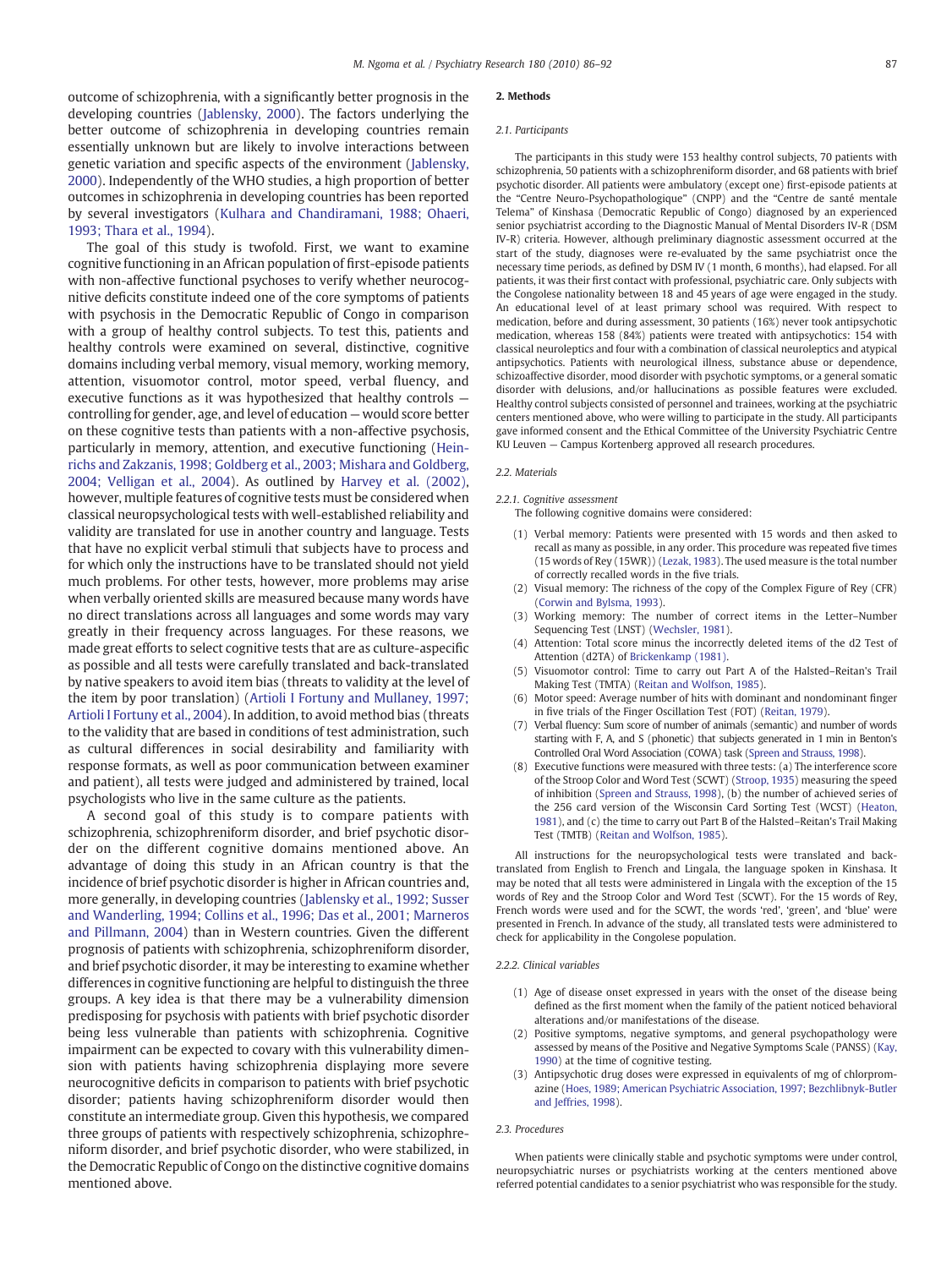At that moment, this senior psychiatrist diagnosed the patients according to the DSM IV-R criteria by means of a neuro-somatic examination, information provided by people accompanying the patient and the assessment of the PANSS. After inclusion, the neuropsychological test battery was administered and scored within 72h by two qualified and trained psychologists who had no knowledge of the patients' diagnosis. Finally, diagnoses were re-evaluated by the same senior psychiatrist once the necessary time periods, as defined by DSM IV (1 month, 6 months), had elapsed.

# 2.4. Statistical analysis

First, healthy controls and patients were compared on demographic variables by chi-square tests (or exact tests) for categorical variables and analysis of variance (ANOVA) for continuous variables. Then, both groups were compared with respect to cognitive functioning by means of ANOVA controlling for relevant demographic variables (gender, age, and educational level). For the reaction times of Trail A and B of the Halsted–Reitan's Trail Making Test, the logarithm was taken because both variables were exponentially instead of normally distributed. Second, the scores of three patient groups were compared among themselves in a similar way. To compare pairs of patient groups, Tukey's studentized range tests were used for post hoc group comparisons. All analyses were performed using the Statistical Analysis Software (SAS) version 9.1.

# 3. Results

# 3.1. Healthy controls versus patients with nonaffective psychosis

In Table 1, the demographic variables for both healthy control subjects and all patients are depicted. In this table, it can be seen that there is a significant association between group and gender with females being underrepresented in the group of healthy controls. In addition, there is a significant association between group and educational level; in the patient group, more patients have a secondary educational level. No significant age differences were found between both groups.

Next, healthy controls and patients were compared on all eight domains of cognitive functioning, adjusting for gender and educational level (see [Table 2\)](#page-3-0). Patients score significantly worse on all cognitive variables in comparison with healthy controls. In [Fig. 1,](#page-3-0) differences between the healthy controls and patients are expressed in units standard deviation (Z-scores) and indicate the pattern of cognitive impairment of the patients. This figure shows that patients display especially a cognitive dysfunction ( $\geq$ 1 S.D.) in (verbal and working) memory, attention, and executive functioning. Patients also performed poor on motor speed. One may note that in this figure, we put a minus-sign before the reaction times of Trail A and Trail B of Halsted–Reitan's Trail Making Test, and before the inference score of the Stroop Color and Word Test to assure that all scores on the tests have the same direction.

Summarizing, we may conclude that we found major cognitive dysfunctions in our sample of Congolese first-episode patients with nonaffective psychosis.

# Table 1

Demographic variables of healthy control subjects and patients with nonaffective psychosis.

|                                           | Healthy<br>controls | Patients           | Main effect of group<br>(degrees of freedom) | P-value  |  |
|-------------------------------------------|---------------------|--------------------|----------------------------------------------|----------|--|
|                                           | $N = 153$           | $N = 188$          |                                              |          |  |
| Gender                                    |                     |                    |                                              |          |  |
| Male                                      |                     | 66 (43%) 102 (54%) |                                              |          |  |
| Female                                    |                     |                    | 87 (57%) 86 (46%) $\chi^2(1) = 4.17$         | 0.04     |  |
| Level of education                        |                     |                    |                                              |          |  |
| Primary                                   | 31 (20%)            | 12(6%)             |                                              |          |  |
| Secondary                                 |                     | 69 (45%) 146 (78%) |                                              |          |  |
| Superior                                  |                     |                    | 52 (34%) 30 (16%) $\chi^2(2) = 38.49$        | < 0.0001 |  |
| Age (years): mean<br>(standard deviation) |                     |                    | $28.14(7.1)$ $28.0(7.1)$ $F(1,339) = 0.02$   | 0.90     |  |

3.2. Comparison among patients with brief psychotic disorder, schizophreniform disorder, and schizophrenia

First of all, we compared the three patient groups on demographic variables (see [Table 3\)](#page-4-0). There appears to be a significant association between gender and diagnosis; there are more female patients with brief psychotic disorder and schizophreniform disorder. The reverse is observed among patients with schizophrenia. There is no significant difference among the three groups in terms of level of education. The three groups did not vary significantly in terms of age of onset of their disorder but the group of schizophrenia was significantly older than the other two groups. With respect to symptoms, patients with brief psychotic disorder scored significantly lower on positive and negative symptoms as well as on general psychopathology on the PANSS than the two other groups at the moment of neuropsychological testing. The groups did not differ significantly from one another in terms of doses of antipsychotic medication.

The differences among the three patient groups, adjusted for gender and age, on the distinctive cognitive domains, are depicted in [Table 4](#page-4-0). As can be seen in this table, the three groups did not differ from one another on any cognitive domain with the exception of verbal memory. For this cognitive domain, patients with schizophreniform disorder scored significantly lower than the patients with a brief psychotic disorder. After a Bonferroni-correction for multiple testing, however, we may conclude that we were not able to detect substantial differences among the three groups in terms of cognitive functioning.

As a result, we can conclude that there is no evidence for our hypothesis that patients with schizophrenia would display more severe cognitive impairment than patients with brief psychotic disorder or schizophreniform disorder.

# 4. Discussion

As far as the demographic variables are concerned, we observe a preponderance of men over women in schizophrenia patients. We see the reverse in patients with brief psychotic disorder. Both observations in this African population are in line with existing epidemiological findings ([Marneros and Pillmann, 2004; McGrath, 2005](#page-5-0)). Further, it appears that a large sample of first-episode patients with nonaffective functional psychosis in an African population performs worse on cognitive testing in comparison with healthy controls. It may be noted that these results were found after control for important confounding variables such as level of education and age, two wellknown predictors of current success in cognitive test performance [\(Harvey et al., 2002; Keefe et al., 2006\)](#page-5-0). As such, the results of this study are in line with the fact that cognitive impairments are widely recognized as core features of schizophrenia (for a meta-analysis of cognitive impairment in schizophrenia, see [Heinrichs and Zakzanis,](#page-5-0) [1998\)](#page-5-0) and with the general consensus that cognitive impairment is a useful endophenotype for studying psychosis ([Gottesman and Gould,](#page-5-0) [2003\)](#page-5-0).

Next, in line with [Harvey et al. \(2002\),](#page-5-0) the results of this study suggest that it is meaningful and useful to administer translated cognitive tests, which are validated in Western countries, in a third world country. In their study, [Harvey et al. \(2002\)](#page-5-0) compared different countries in which the same language is spoken (e.g., United States versus United Kingdom), different countries in which a different language is spoken (e.g., Unites states versus France), and the same country in which different languages are spoken (English versus French in Canada) to examine whether translated cognitive tests produce consistent results across different languages and countries. In general, the variance in performance across the sites tested in English was as large as the variance between English and non-English speakers when all cognitive tests used in the study were considered. In addition, in the one country where a substantial number of patients were assessed in English and a different language there were no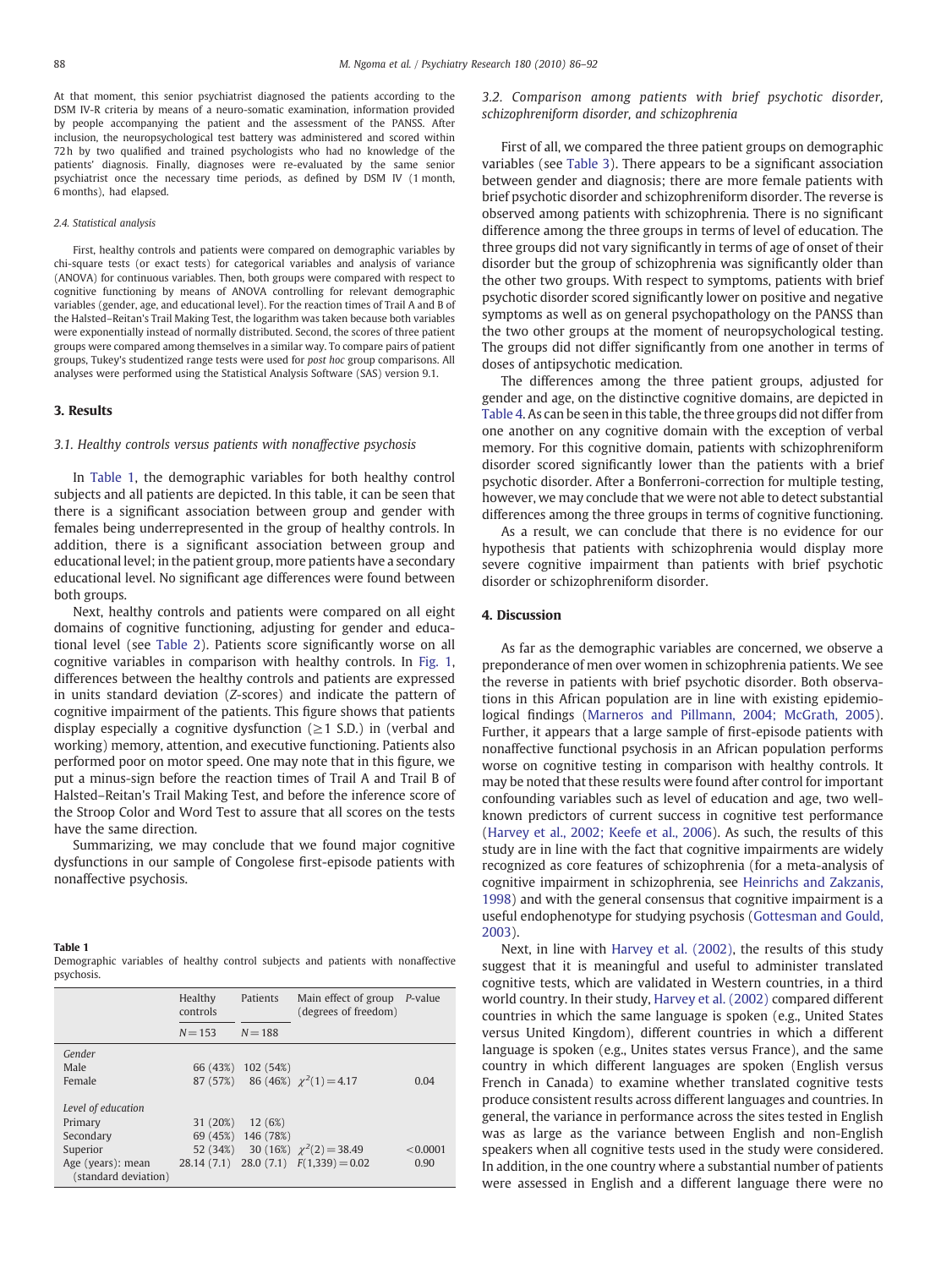# <span id="page-3-0"></span>Table 2

Differences in cognitive functioning between healthy control subjects and patients with nonaffective psychosis.

| Cognitive domains                                   | Healthy        | Psychotic      | Main effect of group<br>(df) | $P$ -value |
|-----------------------------------------------------|----------------|----------------|------------------------------|------------|
|                                                     | Controls       | Patients       |                              |            |
|                                                     | $N = 153$      | $N = 188$      |                              |            |
|                                                     | Mean $(S.D.)$  | Mean $(S.D.)$  |                              |            |
| 1. Verbal memory: 15 words Rey                      | 51.43 (9.19)   | 40.29 (10.38)  | $F(1,335) = 106.95$          | < 0.0001   |
| 2. Visual memory: Complex Figure Rey                | 30.79 (4.59)   | 27.89 (6.38)   | $F(1,334) = 28.85$           | < 0.0001   |
| 3. Working memory: Letter-Number Sequencing Task    | 11.59 (4.77)   | 6.18(2.54)     | $F(1,334) = 227.02$          | < 0.0001   |
| 4. Attention                                        | 121.82 (49.65) | 55.04 (59.75)  | $F(1,335) = 119.18$          | < 0.0001   |
| 5. Visuomotor control: Trail A                      | 72.57 (41.53)  | 86.16 (41.68)  | $F(1,334) = 21.33$           | < 0.0001   |
| 6. Motor speed: Finger Oscillation Task             | 83.05 (11.73)  | 66.91 (13.72)  | $F(1,335) = 125.79$          | < 0.0001   |
| 7. Verbal fluency: Controlled Word Association Task | 13.28 (4.01)   | 10.46(3.35)    | $F(1,335) = 58.74$           | < 0.0001   |
| 8. Executive functioning                            |                |                |                              |            |
| Interference in Stroop Color and Word Test          | 4.33(8.30)     | 6.22(7.03)     | $F(1,334) = 10.83$           | < 0.0011   |
| Number of categories in Wisconsin Card Sorting Test | 5.38 (1.72)    | 3.59(2.39)     | $F(1,333) = 57.94$           | < 0.0001   |
| Trail B                                             | 141.16 (62.50) | 198.99 (80.19) | $F(1,334) = 57.08$           | < 0.0001   |

Note:  $df =$  degrees of freedom: S.D.  $=$  standard deviation. All analyses adjusted for differences in gender and level of education.

differences in performance on any of the tests. As a result, differences between countries were larger than differences between languages. Furthermore, the results suggest that the translation of tests of memory and verbal skills can lead to consistent results across translated versions of the tests and that differences across countries could be due to the levels of education completed by the subjects, since correction for educational level leads to abolition of some between-country differences in performance. Generally spoken, [Harvey et al. \(2002\)](#page-5-0) conclude that their data support the validity of cross-national neuropsychological assessments. The fact that we found a major cognitive deficit between psychotic patients and healthy controls in our study seems to support the conclusion that it is meaningful to translate classical cognitive tests for use in third world countries such as the Democratic Republic of Congo.

One may note, however, that the differences in cognitive performance between healthy controls and patients in this study seem to be less pronounced than expected on the basis of Western studies [\(Saykin et al., 1991; Heinrichs and Zakzanis, 1998](#page-5-0)). In the present study, the maximum difference in cognitive performance between patients and controls is about 1.4 S.D. and the minimum is 0.2. On the contrary, in studies in Western countries, patients with schizophrenia score a full, and mostly more standard deviations lower than normal controls on cognitive tests [\(Saykin et al., 1991; Heinrichs](#page-5-0) [and Zakzanis, 1998; Keefe and Fenton, 2007\)](#page-5-0). We may offer four possible explanations for the smaller differences between patients and normal controls. First, the patients in this study were clinically stable and had low PANSS scores. As a result, although it is generally accepted that cognitive deficits are largely independent of symptom severity ([Heydebrand et al., 2004; Keefe et al., 2006](#page-5-0)), patients may have performed at an optimal level and this may explain partially the smaller differences. Second, the educational level of patients in this study was somewhat higher than the educational level of controls (secondary level is underrepresented in the control group), which could partially explain the smaller differences between patients and controls. After stratification on educational level, however, we could rule out this possibility. Third, one may question whether our sample of normal controls, which consists of trainees and workers in the hospital, is representative for the normal Congolese population. In our



Fig. 1. Differences in cognitive functioning expressed in units standard deviations between healthy control subjects and patients with a nonaffective psychosis in the Democratic Republic of Congo.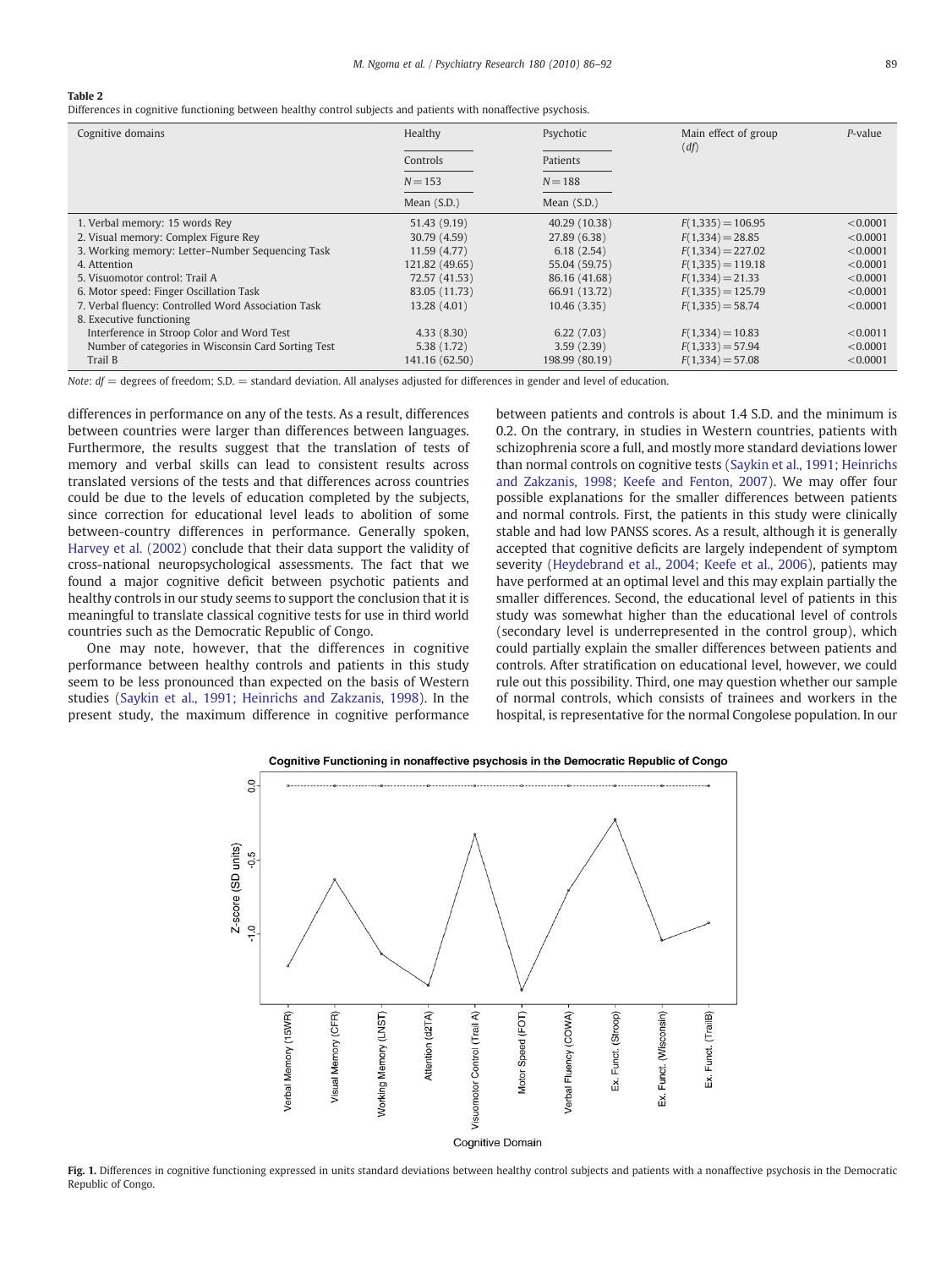# <span id="page-4-0"></span>Table 3

Demographic variables and PANSS scores of patients with brief psychotic disorder, schizophreniform disorder, and schizophrenia.

|                                           | <b>BPD</b>                | <b>SFD</b>       | <b>SCH</b>                 | Test statistic<br>(df) | $P$ -value |
|-------------------------------------------|---------------------------|------------------|----------------------------|------------------------|------------|
|                                           | $N = 68$                  | $N = 50$         | $N = 70$                   |                        |            |
| Gender                                    |                           |                  |                            |                        |            |
| Male                                      | 23(34%)                   | 21 (42%)         | 42 (60%)                   |                        |            |
| Female                                    | 45 (66%)                  | 29 (58%)         | 28 (40%)                   | $\chi^2(2) = 9.91$     | 0.007      |
| Level of education                        |                           |                  |                            |                        |            |
| Primary                                   | 4(6%)                     | 1(2%)            | $7(10\%)$                  |                        |            |
| Secondary                                 | 56 (82%)                  | 39 (78%)         | 51 (73%)                   |                        |            |
| Superior                                  | 8(12%)                    | 10(20%)          | 12 (17%)                   | Fischer exact test     | 0.33       |
| Age (years): mean (S.D.)                  | $27a$ (7)                 | $26.5^a$ (6.3)   | $30.2^b$ (7.2)             | $F(2,185) = 5.27$      | 0.006      |
| Age of disease onset (years): mean (S.D.) | $27a$ (7)                 | $26.4^a$ (6.1)   | $28.5^{\rm a}$ (7)         | $F(2,185) = 1.52$      | 0.22       |
| PANSS total: mean (S.D.)                  | $54.54a$ (12.45)          | $62.56b$ (14.47) | $63.33b$ (15.93)           | $F(2,181) = 12.74$     | < 0.0001   |
| PANSS positive symptoms: mean (S.D.)      | $11.50a$ (4.56)           | $15.38b$ (5.85)  | $15.97b$ (6.12)            | $F(2,181) = 10.75$     | < 0.0001   |
| PANSS negative symptoms: mean (S.D.)      | $11.41a$ (3.01)           | $13.72b$ (4.56)  | $14.00b$ (5.19)            | $F(2,181) = 7.21$      | < 0.0010   |
| PANSS general psychopath.: mean (S.D.)    | $28.63a$ (7.18)           | $33.42^b$ (7.68) | $33.36b$ (8.27)            | $F(2,181) = 7.60$      | < 0.0007   |
| Antipsychotic drug doses: mean (S.D.)     | $479.6^{\text{a}}(253.7)$ | $501.0^a(278.4)$ | 487.7 <sup>a</sup> (288.3) | $F(2,185) = 0.09$      | 0.92       |

Note: BPD = brief psychotic disorder, SFD = schizophreniform disorder, SCH = schizophrenia,  $df =$  degrees of freedom, S.D. = standard deviation; PANSS = Positive And Negative Symptom Scale [\(Kay, 1990](#page-5-0)). <sup>ab</sup>Means in the same row that do not share subscripts differ at  $P < 0.05$  in the Tukey honestly significant differences comparisons.

opinion, our sample of healthy controls is representative and if this were not the case, we would expect them to perform better on the cognitive tests (and not worse) than subjects from the normal population because they are working in a setting where the cognitive tests are used, and hence, may be more familiar with these tests. In that case, we would have expected a larger difference between normal controls and patients but this is inconsistent with the findings. Finally, given the fact that multi-center studies by the WHO [\(Jablensky, 2000](#page-5-0)), and other independent studies [\(Kulhara and](#page-5-0) [Chandiramani, 1988; Ohaeri, 1993; Thara et al., 1994](#page-5-0)), highlighted important differences between 'Western' and 'Third World' populations as regards the course and outcome of schizophrenia, with a significantly better prognosis in the developing countries, it may just be the case that cognitive differences between normal controls and patients — although clearly present — are less pronounced in the Democratic Republic of Congo. This hypothesis, however, requires further research in a study in which the same cognitive test battery would be administered in both the Democratic Republic of Congo and in a Western country. Such a study would allow us to directly compare cognitive performance between normal controls and patients in both countries.

There are very few studies (for an exception, see [Kitamura et al.,](#page-5-0) [2007\)](#page-5-0) in which cognitive functioning is examined in brief psychotic disorder and in this study, we wanted to fill this gap by exploring cognitive functioning among brief psychotic disorder, schizophreniform disorder, and schizophrenia. The key hypothesis was that there is a vulnerability dimension predisposing for psychosis with patients with brief psychotic disorder being less vulnerable for psychosis than patients with schizophrenia. In correspondence with this vulnerability dimension, we expected that patients with brief psychotic disorder would display less cognitive impairment than patients with schizophrenia. However, contrary to our hypothesis, patients with brief psychotic disorder did not differ from patients with schizophrenia on cognitive variables. It may be noted that the fact that we found no differences in cognitive performance between the three groups of patients cannot be explained by the fact that they were in an acute psychotic episode. Patients were clinically stable and had low PANSS scores at the time of cognitive testing; as a result, one could say that

### Table 4

Differences in cognitive functioning between patients with brief psychotic disorder, schizophreniform disorder, and schizophrenia.

|                                                         | <b>BPD</b>          | <b>SFD</b>          | SCH                 | Test-statistic<br>(df) | $P$ -value |
|---------------------------------------------------------|---------------------|---------------------|---------------------|------------------------|------------|
|                                                         | $N = 68$            | $N = 50$            | $N = 70$            |                        |            |
|                                                         | Mean $(S.D.)$       | Mean $(S.D.)$       | Mean $(S.D.)$       |                        |            |
| 1. Verbal memory: 15 words Rey                          | 42.79 <sup>a</sup>  | 38.16 <sup>b</sup>  | 39.39 <sup>a</sup>  | $F(2,181) = 4.82$      | 0.0092     |
|                                                         | (8.45)              | (10.82)             | (11.36)             |                        |            |
| 2. Visual memory: Complex Figure Rey                    | 27.24 <sup>a</sup>  | 28.41 <sup>a</sup>  | 28.14 <sup>a</sup>  | $F(2,181) = 0.21$      | 0.81       |
|                                                         | (6.52)              | (5.74)              | (6.86)              |                        |            |
| 3. Working memory: Letter-Number Sequencing Task        | 5.93 <sup>a</sup>   | 5.94 <sup>a</sup>   | 6.59 <sup>a</sup>   | $F(2,181) = 0.53$      | 0.59       |
|                                                         | (2.30)              | (2.49)              | (2.76)              |                        |            |
| 4. Attention                                            | $52.5^{\circ}$      | 47.56 <sup>a</sup>  | 62.84 <sup>a</sup>  | $F(2,181) = 0.61$      | 0.54       |
|                                                         | (52.12)             | (62.50)             | (64.46)             |                        |            |
| 5. Visuomotor control: Trail A                          | 84.91 <sup>a</sup>  | $84.54^{\rm a}$     | 88.54 <sup>a</sup>  | $F(2,181) = 1.00$      | 0.37       |
|                                                         | (33.85)             | (44.76)             | (46.51)             |                        |            |
| 6. Motor speed: Finger Oscillation Task                 | 66.21 <sup>a</sup>  | 67.92 <sup>a</sup>  | 66.87 <sup>a</sup>  | $F(2,181) = 2.04$      | 0.13       |
|                                                         | (14.41)             | (13.35)             | (13.45)             |                        |            |
| 7. Verbal fluency: Controlled Word Association Task     | 9.79 <sup>a</sup>   | 10.62 <sup>a</sup>  | 10.66 <sup>a</sup>  | $F(2,181) = 0.76$      | 0.47       |
|                                                         | (3.16)              | (3.06)              | (3.66)              |                        |            |
| 8. Executive functioning                                |                     |                     |                     |                        |            |
| (a) Interference in Stroop Color and Word Test          | 6.51 <sup>a</sup>   | 7.08 <sup>a</sup>   | 5.32 <sup>a</sup>   | $F(2,181) = 0.45$      | 0.64       |
|                                                         | (7.23)              | (7.30)              | (6.61)              |                        |            |
| (b) Number of Categories in Wisconsin Card Sorting Test | 3.74 <sup>a</sup>   | 3.62 <sup>a</sup>   | 3.41 <sup>a</sup>   | $F(2,181) = 0.42$      | 0.66       |
|                                                         | (2.29)              | (2.39)              | (2.51)              |                        |            |
| $(c)$ Trail B                                           | $197.60^{\text{a}}$ | 195.16 <sup>a</sup> | 203.07 <sup>a</sup> | $F(2,181) = 0.25$      | 0.78       |
|                                                         | (66.93)             | (86.39)             | (88.01)             |                        |            |

Note: BPD = brief psychotic disorder, SFD = schizophreniform disorder, and SCH = schizophrenia. All analyses are adjusted for differences in gender and age. df = degrees of freedom; S.D. = standard deviation; <sup>ab</sup>Means in the same row that do not share subscripts differ at  $P < 0.05$  in the Tukey honestly significant differences comparisons.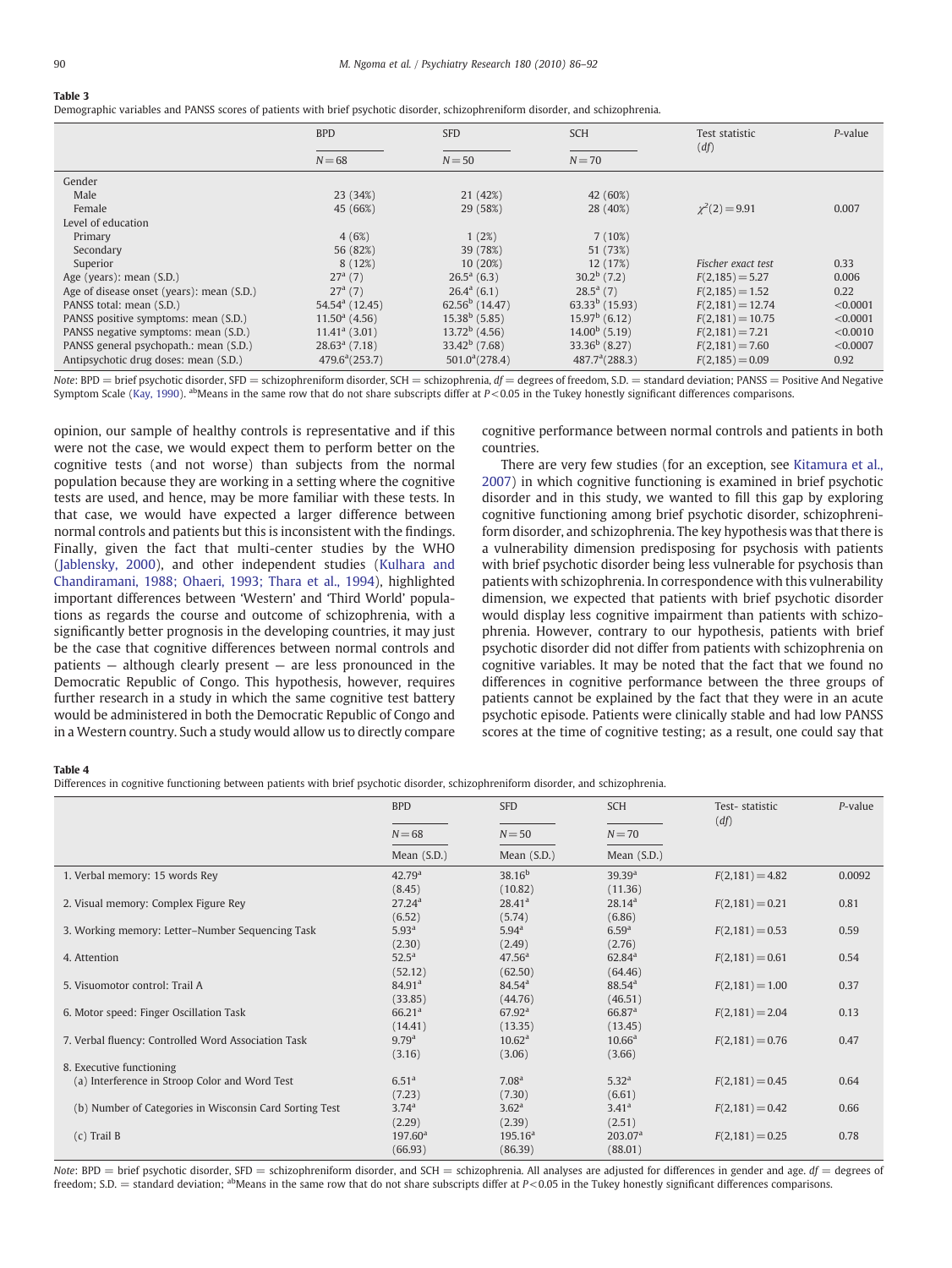<span id="page-5-0"></span>their cognitive performance was rather optimal. Moreover, the patient groups did not differ in cognitive performance despite the fact that they were characterized by distinctive symptoms at the time of the neuropsychological testing with patients with brief psychotic disorder showing significantly less positive and negative symptoms, and less general psychopathology (as measured by the PANSS) in comparison with patients with schizophreniform disorder or schizophrenia. These results seem to confirm the independence of cognitive disorders and the symptomatology of schizophrenia (Heydebrand et al., 2004; Keefe et al., 2006) and perhaps the nonaffective psychoses in general.

Our findings are also in line with the study of Kitamura et al. (2007) that showed that the Weschler Adult Intelligence Scale – Revised (WAIS-R) is not useful in discriminating schizophrenia from other psychoses including schizophreniform disorder and brief psychotic disorder (Kitamura et al., 2007). Given the higher incidence of brief psychotic disorder in African countries and developing countries (Jablensky et al., 1992; Susser and Wanderling, 1994; Collins et al., 1996; Das et al., 2001; Marneros and Pillmann, 2004) and given the differences between 'Western' and 'Third World' populations regarding the course and outcome of schizophrenia (Jablensky, 2000), it remains unclear to what extent these results are specific for the Democratic Republic of Congo or can be generalized to other developing or Western countries.

Summarizing, cognitive dysfunction is one of the core symptoms of nonaffective psychosis in the Democratic Republic of Congo with psychotic patients performing worse in comparison with normal controls on a broad range of cognitive functions. However, this core symptom of psychosis does not appear to be different among distinct groups of nonaffective functional psychoses — including brief psychotic disorder, schizophreniform disorder, and schizophrenia during their first episode. Apparently, in addition to the importance of the cognitive deficits, other factors are responsible for the course and outcome of psychosis. As such, these findings are in line with the recent view [\(van Os and Kapur, 2009\)](#page-6-0) that the course and outcome of psychotic disorders is characterized by mainly unexplained heterogeneity rather than uniform poor outcome.

## Acknowledgments

The authors want to dedicate this article to Staf Joos, former chief clinical psychologist at the University Psychiatric Centre KU Leuven, campus Kortenberg, who was the major responsible for the doctoral project of Dr. Ngoma. Staf Joos unexpectedly passed away in July 2007.

The authors want to thank the Flemisch Interuniversitary Council (VLIR) and the University Psychiatric Centre KULeuven, campus Kortenberg (Belgium) for their material and financial assistance to the creation of the day centre for schizophrenia patients in the Psychiatric Department of the University of Kinshasa. The doctoral dissertation and this study were part of this project.

We wish to acknowledge the psychiatric nurse Clement Mwanza and the psychologists Nzuzi Mvumbi, Pierre Ngandu Mwamba and Jean Tshiaba for their precious collaboration.

#### References

- Aleman, A., Agrawal, N., Morgan, K.D., David, A.S., 2006. Insight in psychosis and neuropsychological function: meta-analysis. British Journal of Psychiatry 189, 204–212.
- American Psychiatric Association, 1997. Practice Guidelines for the Treatment of Patients with Schizophrenia. American Psychiatric Association, Washington, DC.
- Artioli I Fortuny, L., Mullaney, H.A., 1997. Comment: neuropsychology with Spanish speakers: language use and proficiency issues for test development. Journal of Clinical and Experimental Neuropsychology 19, 615–622.
- Artioli I Fortuny, L., Gorolera, M., Rome, D.H., Feldman, E., Barillas, H.F., Keefe, R., Lemaître, M.J., Martín, A.O., Mirsky, A., Monguió, I., Morote, G., Parchment, S., Parchment, L.J., Da Pena, E., Politis, D.G., Sedó, M.A, Taussik, I., Valdivia, F., De Valdivia, L.E., Maestre, K.V., 2004. Research with Spanish-speaking populations in the United States: lost in the translation: a commentary and a plea. Journal of Clinical and Experimental Neuropsychology 27, 555–564.
- Bezchlibnyk-Butler, K.Z., Jeffries, J.J., 1998. Clinical Handbook of Psychotropic Drugs. Hogrefe & Huber Publishers, Seattle.
- Bilder, R.M., Goldman, R.S., Robinson, D., Reiter, G., Bell, L., Bates, J.A., Pappadopulos, E., Willson, D.F., Alvir, J.M.J., Woerner, M.G., Geisler, S., Kane, J.M., Lieberman, J.A., 2000. Neuropsychology of first episode schizophrenia: initial characterization and clinical correlates. American Journal of Psychiatry 157, 549–559.
- Brickenkamp, R., 1981. Test d2: Aufmerksamkeits-Belastungs-Test, 7 ed. Handanweisung. Collins, P.Y., Wig, N.N., Day, R., Varma, V.K., Malhotra, S., Misra, A.K., Schanzer, B., Susser, E., 1996. Psychosocial and biological aspects of acute brief psychoses in three
- developing country sites. Psychiatry Quarterly 67, 177–193. Corwin, J., Bylsma, F.W., 1993. Psychological examination of traumatic encephalopathy the Complex Figure Copy Test. Clinical Neuropsychologist 7, 3–21.
- Das, S.K., Malhotra, S., Basu, D., Malhotra, R., 2001. Testing the stress-vulnerability hypothesis in ICD-10-diagnosed acute and transient psychotic disorders. Acta Psychiatrica Scandinavica 104, 56–58.
- Frith, C., 1996. Neuropsychology of schizophrenia, what are the implications of intellectual and experiential abnormalities for the neurobiology of schizophrenia? British Medical Bulletin 52, 618–626.
- Goldberg, T.E., David, A., Gold, J.M., 2003. Neurocognitive Deficits in Schizophrenia, 2nd ed. Blackwell Publishing, Massachusetts.
- Gottesman, I.I., Gould, T.D., 2003. The endophenotype concept in psychiatry: etymology and strategic intentions. American Journal of Psychiatry 160, 636–645.
- Green, M.F., 1996. What are the functional consequences of neurocognitive deficits in schizophrenia? American of Journal Psychiatry 153, 321–330.
- Harvey, P.D., Artioli i Fortuny, L., Vester-Blockland, E., De Smedt, G., 2002. Crossnational cognitive assessment in schizophrenia clinical trials: a feasability study. Schizophrenia Research 59, 243–251.
- Harvey, P.D., Howanitz, E., Parrella, M., White, L., Davidson, M., Mohs, R.C., Hoblyn, J., Davis, K.L., 1998. Symptoms, cognitive functioning, and adaptive skills in geriatric patients with lifelong schizophrenia: a comparison across treatment sites. American Journal of Psychiatry 155, 1080–1086.
- Heaton, R.K., 1981. Wisconsin Card Sorting Test Manual. Psychological Assessment Resources, Inc., Odessa, Florida.
- Heinrichs, R.W., Zakzanis, K.K., 1998. Neurocognitive deficit in schizophrenia: a quantitative review of the evidence. Neuropsychology 12, 426–445.
- Heydebrand, G., Weiser, M., Rabinowitz, J., Hoff, A.L., DeLisi, L.E., Csernansky, J.G., 2004. Correlates of cognitive deficits in first episode schizophrenia. Schizophrenia Research 68, 1–9.
- Hill, S.K., Schuepbach, D., herbener, E.S., Keshavan, M.S., Sweeney, J.A., 2004. Pretreatment and longitudinal studies of neuropsychologcical deficits in antipsychotic-naïve patients with schizophrenia. Schizophrenia Research 68, 49–63.
- Hoes, M.J.A.J.M., 1989. Clinical Criteria for the Choice of Neuroleptics. Janssen Pharmaceutica, Belgium.
- Hoff, A.L., Riordan, H., O'Donell, D.W., Morris, L., DeLisi, L.E., 1992. Neuropsychological functioning of first-episode schizophreniform patients. American Journal of Psychiatry 149, 898–903.
- Jablensky, A., 2000. Epidemiology of schizophrenia: the global burden of disease and disability. European Archives of Psychiatry and Clinical Neuroscience 250, 274–285.
- Jablensky, A., Sartorius, N., Ernberg, G., Anker, M., Korten, A., Cooper, J.E., Day, R., Bertelsen, A., 1992. Schizophrenia: manifestations, incidence and course in different cultures. A World Health Organization ten-country study. Psychological Medicine. Monograph Supplement 20, 1–97.
- Kay, S.R., 1990. Positive–negative symptom assessment in schizophrenia: psychometric issues and scale comparison. Psychiatry Quarterly 61, 163–178.
- Keefe, R.S.E., Bilder, R.M., Harvey, P.D., Davis, S.M., Palmer, B.W., Gold, J.M., Meltzer, H.Y., Green, M.F., Miller, D.D.E., Canive, J.M., Adler, L.W., Manscheck, T.C., Swartz, M., Rosenheck, R., Perkins, D.O., Walker, T.M., Stroup, T.S., McEvoy, J.P., Lieberman, J.A., 2006. Baseline neurocognitive deficits in the CATIE schizophrenia trial. Neuropsychopharmacology 31, 2033–2046.
- Keefe, R.S.E., Fenton, W.S., 2007. How should DSM-V criteria for schizophrenia include cognitive impairment? Schizophrenia Bulletin 33, 912–920.
- Keefe, R.S.E., Mohs, R.C., Bilder, R.M., Harvey, P.D., Green, M.F., Meltzer, H.Y., Gold, J.M., Sano, M., 2003. Neurocognitive Assessment in the Clinical Antipsychotic Trials of Intervention Effectiveness (CATIE) Project Schizophrenia Trial: development, methodology, and rationale. Schizophrenia Bulletin 29, 45–55.
- Kitamura, H., Shioiri, T., Itoh, M., Sato, Y., Shichiri, K., Someya, T., 2007. Does operational diagnosis of schizophrenia significantly impact intellectual deficits in psychotic disorders? Journal of Intellectual Disability Research 51, 812–820.
- Kulhara, P., Chandiramani, K., 1988. Outcome of schizophrenia in India using various diagnostic systems. Schizophrenia Research 1, 339–349.
- Lezak, M.D., 1983. Neuropsychological Assessment, 2nd ed. Oxford University Press, New York.
- Marneros, A., Pillmann, F., 2004. Acute and Transient Psychoses. Cambridge University Press, Cambridge.
- McGrath, J.J., 2005. Myths and plain truths about schizophrenia epidemiology the NAPE lecture 2004. Acta Psychiatrica Scandinavica 111, 4–11.
- Mishara, A.L., Goldberg, T.E., 2004. A meta-analysis and critical review of the effects of conventional neuroleptic treatment on cognition in schizophrenia: opening a closed book. Biological Psychiatry 55, 1013–1022.
- Mohamed, S., Paulsen, J.S., O'Leary, D., Arndt, S., Andreasen, N., 1999. Generalized cognitive deficits in schizophrenia: a study of first-episode patients. Archives of General Psychiatry 56, 749–754.
- Ohaeri, J.U., 1993. Long-term outcome of treated schizophrenia in a Nigerian cohort. Retrospective analysis of 7-year follow-ups. Journal of Nervous and Mental Diseases 181, 514–516.
- Reitan, R.M., 1979. Manual for Administration of Neuropsychological Test Batteries for Adults and Children. Reitan Neuropsychology Laboratories Inc., Tucson Arizona.
- Reitan, R.M., Wolfson, D., 1985. The Halstead–Reitan Neuropsychological Test Battery. Theory and Clinical Interpretation. Winston, Washington.
- Saykin, A.J., Shtasel, D.L., Gur, R.E., Kester, D.B., Mozley, L.H., Stafiniak, P., Gur, R.C., 1991. Neuropsychological deficits in neuroleptic naïve patients with first-episode schizophrenia. Archives of General Psychiatry 51, 124–131.